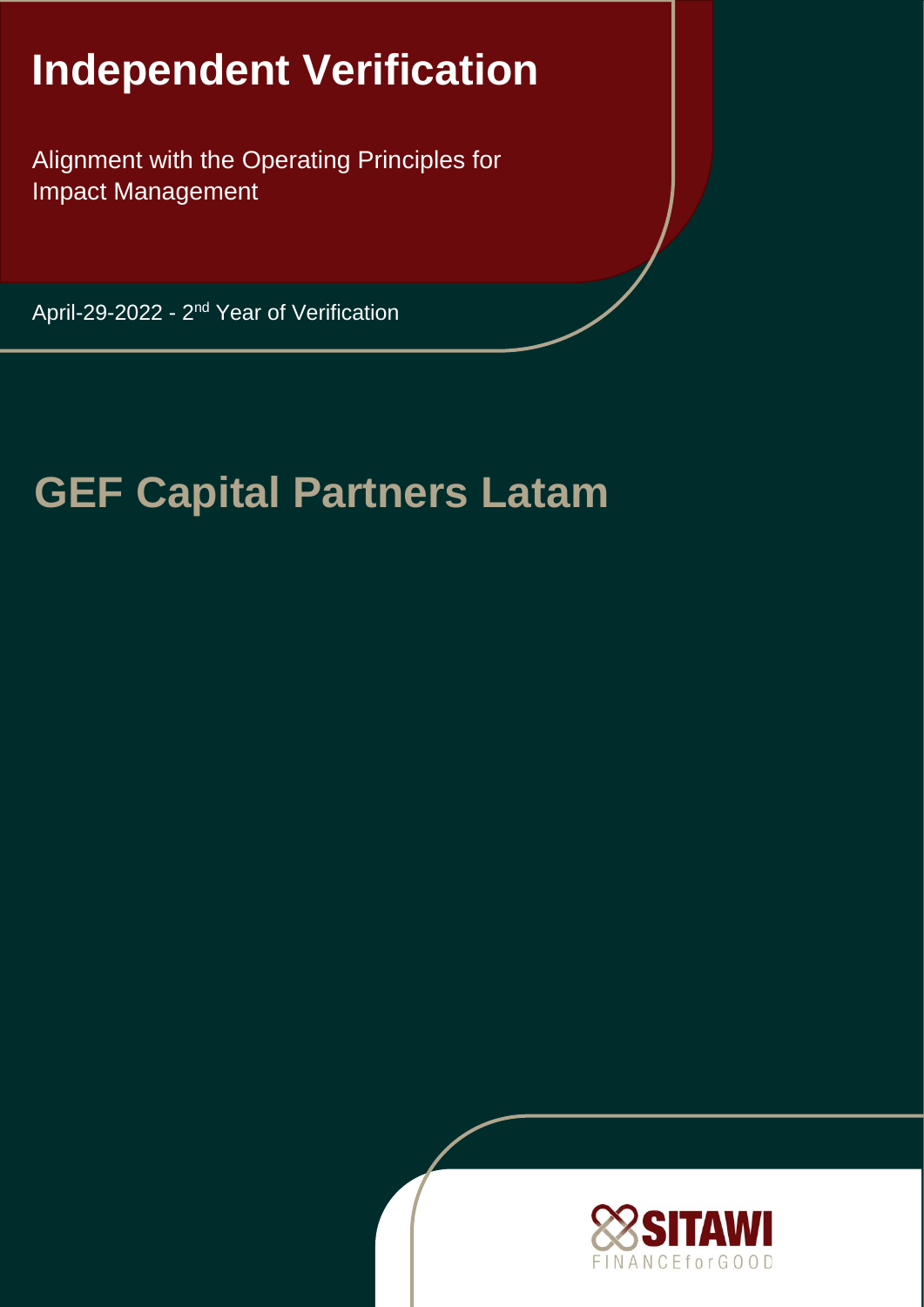## **Scope and Opinion**

As a signatory of the Operating Principles for Impact Management ('Impact Principles'), GEF Capital Partners ('the Investor' or 'GEF') is committed to disclosing the alignment of its Impact Management System with the Impact Principles. Impact Principles standardizes best practices for Investors and institutions to manage impact investments.

The Investor engaged SITAWI to undertake the assessment. This Disclosure Statement applies to the whole portfolio that accounts for USD 115 million of assets under management as of 27 April 2022.

SITAWI used its proprietary assessment method, based on the Operating Principles for Impact Management, to conduct the assessment and form its opinion. This is the second independent verification of GEF Capital Latam's alignment with the Operating Principles for Impact Management. The first verification was also conducted by SITAWI in April 2021<sup>1</sup>. It was published on the Operating Principles for Impact Management website<sup>2</sup>.

The information used to develop this Verification Statement came from various sources, including information and documents provided by the Investor (some of them confidential), desk research, as well as other elements acquired via interviews with the Investor's staff. This process was carried out between March 28<sup>th</sup>, 2022 and April 29<sup>th</sup>, 2022.

SITAWI had access to all requested documents and key-staff, thus being able to provide an opinion with a reasonable level of assurance regarding completeness, precision, and reliability.

**Final opinion:** SITAWI states that GEF Latam's Impact Management System is highly aligned with the Impact Principles.

Serina Canjani

Isabela Coutinho

**Serena Canjani** Senior ESG Analyst scanjani@sitawi.net

 $\overline{a}$ 

**Isabela Coutinho** Senior ESG Consultant icoutinho@sitawi.net

trition Aliter

**Cristóvão Alves** Head of Research and Assessment calves@sitawi.net

Rio de Janeiro, Brazil | April 29th, 2022.

<sup>1</sup> https://gefcapital.com/capital-partners/wp-content/uploads/2021/05/Independent-Verification-Statement-GEF-Capital-Partners-Latam.pdf

<sup>&</sup>lt;sup>2</sup> https://www.impactprinciples.org/signatories-reporting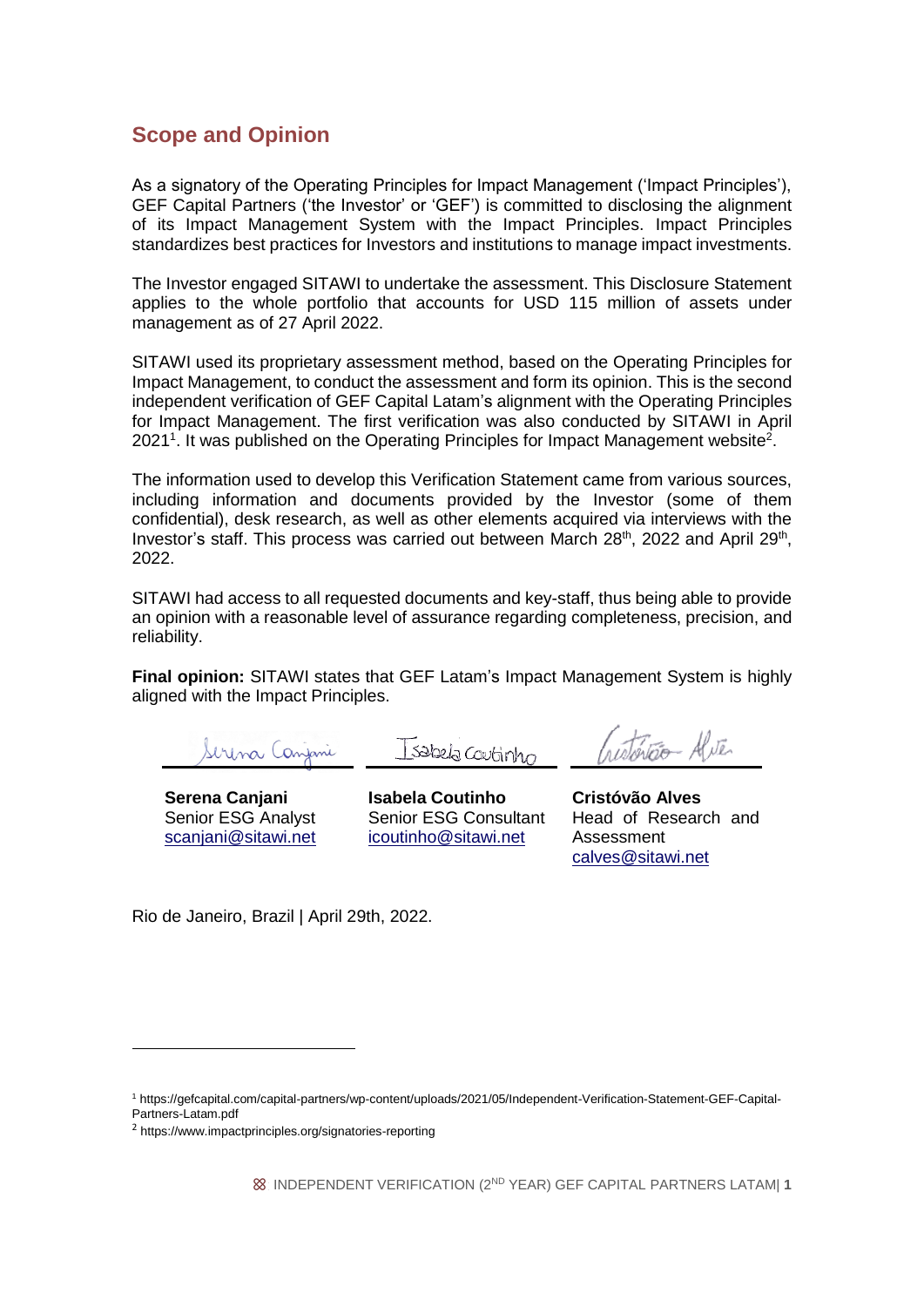## **Overall assessment**



| Main strengths                                                              |
|-----------------------------------------------------------------------------|
| $\checkmark$ High alignment with most of the Impact Principles (8 out of 9) |

- Well-defined strategic impact objectives, that are consistent with its investment strategy
- Internally-developed, robust and systematic ESG and Impact framework is used to assess potential impact of invested companies
- Robust engagement practices used to guarantee impact achievement by invested companies
- Impact achievements and Impact Principles alignment are publicly disclosed and independently verified

### **Improvement opportunities**

- **!** Exit strategy shall be more affected by sustained impact considerations
- **!** Expected impact shall be estimated and compared to baseline and actual impact to improve monitoring practices and impact achievement
- **!** Risks of not achieving impact shall be assessed through the likelihood and severity approach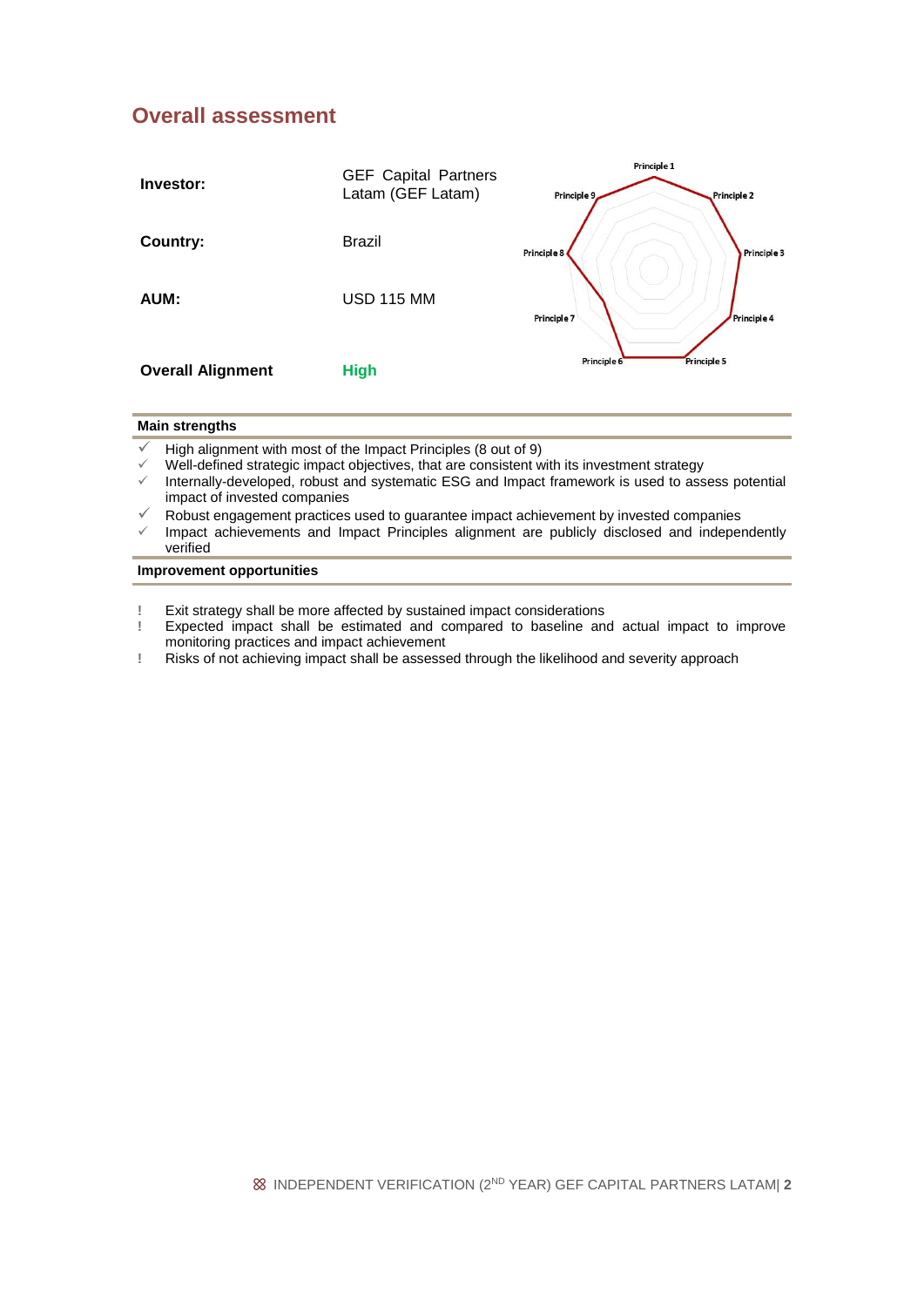# **Alignment to the Impact Principles**

This section provides a summary of the alignment assessment for each Impact Principle:

**Principle 1: Define strategic impact objective(s), consistent with the investment strategy.**

*Level of alignment* **High**

The Investor maintains well-defined strategic impact objectives for the portfolio, aiming to achieve a positive impact aligned with the SDGs and consistent with its investment strategy, combining Private Equity, ESG and Impact approaches. GEF identifies three key trends as a credible basis for both its investment thesis and impact investing mandate. These trends (Clean energy to move the world; Healthy food and sustainable agriculture practices; and Urban solutions to improve the flow of people and resources) represent potential positive outcomes and relevant investment needs in Latin America. For the opportunities filtering process, internal tools are used, based on international frameworks and standards. The impact of key opportunities identified by GEF can be measured by the Investor from the GHG inventory, resource efficiency assessment and social metrics.

#### **Principle 2: Manage strategic impact on a portfolio basis**

*Level of alignment* **High**

The Firm has tacit practices for assessing impact achievement on a portfolio basis and a formalized practice for assessing and managing the impact performance of each investee (on a case by case basis). Following its proprietary methodology (TrueValue), GEF has a solid ESG and Impact management framework that standardizes and systematizes each portfolio company analysis under the ESG and impact lenses. Through its Early Assessment and ESG Assessment tools, the Firm analyses and manages each company's impact individually. All the impacts are reported in GEF's Annual Report.

GEF's shared value strategy includes an assessment that scores executives based on their participation in ESG Committees, progress of their companies on ESG front, B-scoring improvements and others, following GEF's Sustainable Finance Policy. These variables are reviewed annually and the variable compensation is decided on the basis of these factors among other business-related variables.

#### **Principle 3: Establish the Manager's contribution to the achievement of impact.**

#### *Level of alignment* **High**

The Investor has both internal tools and publicly available documents that provide a credible narrative on its impact generation via each investment. GEF uses its Early Assessment Tool, applied in the Origination phase of its ESG and Impact Management Framework (TrueValue) to identify each potential investee's theory of change. In this way, each investment is assessed under ESG and Impact lenses. The actions established for the investees' impact achievement are made through a systematic framework based on international best practices and references.

Since most of GEF's portfolio companies are not expected to be purely social enterprises, this assessment aforementioned is extremely important to GEF's impact objectives. GEF works closely with the invested companies building a strategic plan and supporting them to implement ESG and Impact actions, as necessary. As a result, each investee has a 'shared value strategy' in which the Investor's contribution goes beyond financial channels (e.g. active stewardship, technical assistance on ESG and impact).

#### **Principle 4: Assess the expected impact of each investment, based on a systematic approach.**

#### *Level of alignment* **High**

In the Origination phase of the investment cycle, GEF assesses and, when possible, quantifies each investment's potential impact in advance, supported by its Early Assessment Tool. The main references of this tool are the Impact Management Project (IMP) and the United Nations' Sustainable Development Goals (SDGs). However, the Early Assessment Tool also follows the Task Force on Climate-related Financial Disclosures (TCFD), Paris Agreement and GEF's exclusion list.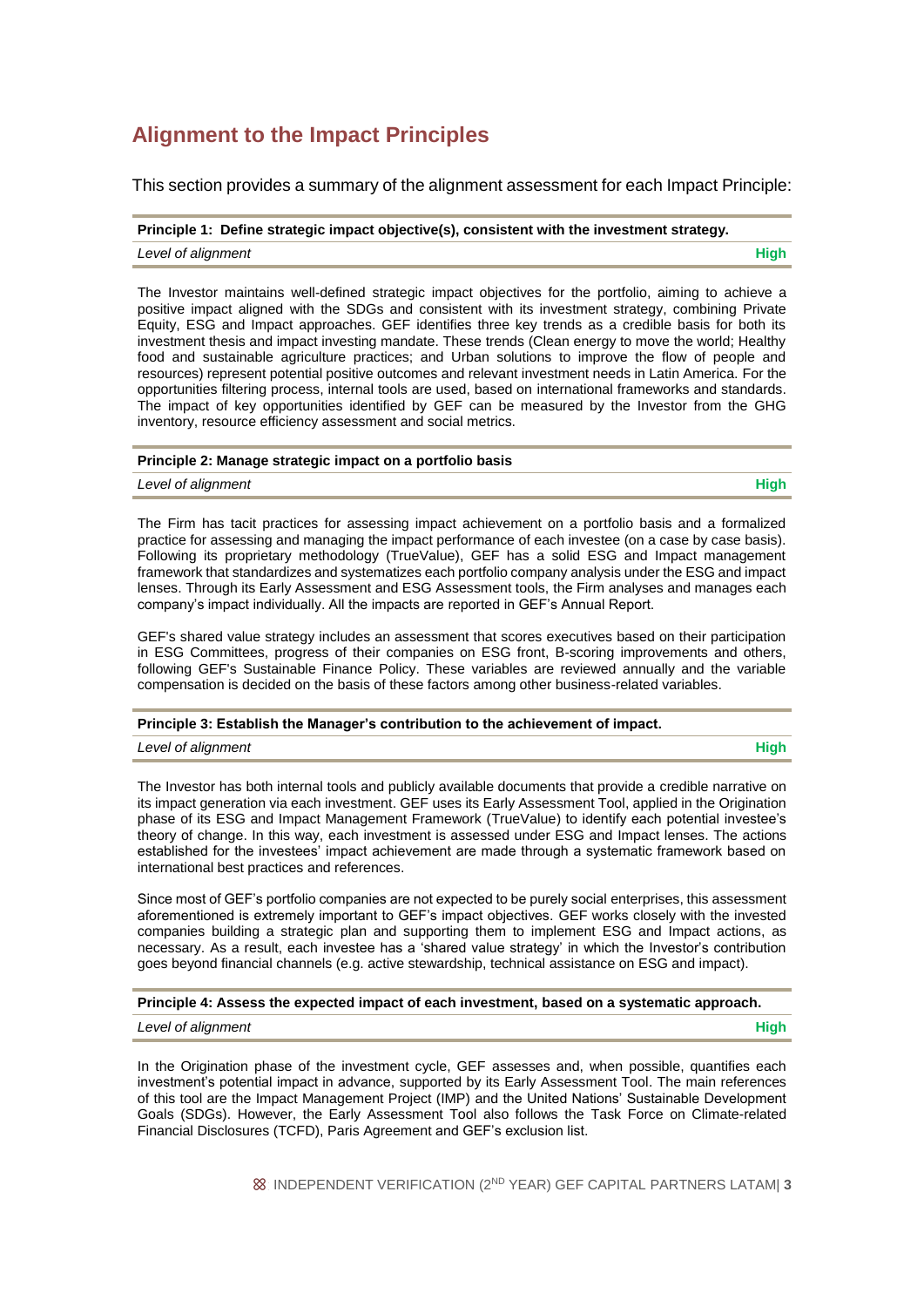The aforementioned Tool enables the Investor to conduct a preliminary assessment of the potential impact, through the five dimensions of the IMP (What, Who, How Much, Contribution and Risk), and also supports the Investor to assess ESG risks and positive effects derived from the potential investment. Following this assessment, GEF does not invest in high risk transactions even if it is aligned with its impact goals.

The next step after the Origination phase is the Due Diligence, when GEF assesses the potential investees' performance regarding ESG factors and risks. The last phase of the investment cycle is the Shared Value Creation, where some indicators are established to manage and monitor ESG and impact issues. The indicators are aligned with industry standards and best practices such as IRIS+ metrics. Currently, GEF implements three categories of metrics: 1. GHG inventory emissions (scopes 1, 2 and 3 which are measured by external consultants); 2. resources efficiency (which may occasionally use SASB metrics); 3. social metrics. Other metrics can also be used to complement each investee's Action Plan.

|                    | Principle 5: Assess, address, monitor, and manage potential negative impacts of each investment |
|--------------------|-------------------------------------------------------------------------------------------------|
| Level of alignment | High                                                                                            |

The Investor uses a systematic and documented process to identify, avoid, mitigate and manage ESG risks of each investment. GEF Capital's ESG and Impact management framework follows a process of identification and assessment of the investee's compliance with ESG factors and relevant ESG risks at the Due Diligence stage, which is based on international good practices. There is also a Fit Index that offers a preliminary rating based on various aspects, including compliance with key ESG factors.

Based on the results of this process, the Investor designs and monitors an ESG Action Plan with all investees, which will address the identified gaps and define who is responsible for each mitigation activity. At the negotiations phase, GEF's E&S team will seek commitment from the Company management towards implementing the E&S action plan. After the investment, in the Shared Value Creation phase, the ESG action plan application is monitored monthly.

#### **Principle 6: Monitor the progress of each investment in achieving impact against expectations and respond appropriately.**

*Level of alignment* **High**

The Action Plan and impact performance indicators established in the Shared Value Creation phase for each investee are monitored by the Investor through monthly ESG Committee meetings. The portfolio companies are also monitored on a quarterly basis by GEF. This monitoring process enables the Investor to adjust practices in case it identifies that a company is not evolving satisfactorily.

It is worth mentioning that in its Annual Report<sup>3</sup>, GEF provides information regarding the completeness of the implementation of each investee's ESG Action Plan (how much of its ESG action plan is completed, in progress, or unrealized).

| Principle 7: Conduct exits considering the effect on sustained impact. |  |  |  |  |  |
|------------------------------------------------------------------------|--|--|--|--|--|
|------------------------------------------------------------------------|--|--|--|--|--|

| Level of alignment | <b>Medium</b> |
|--------------------|---------------|
|--------------------|---------------|

The Investor has tacit practices for considering the sustained impact at exits. The impact is not considered as a deal-breaker in the disinvestment phase but GEF takes into consideration the shared value creation process built with the companies along the investment period. GEF's E&S Team will verify if all E&S matters were satisfactorily addressed before disbursement.

Upon exiting an investment, GEF expects not only that resources spent on maximizing impact throughout the investment cycle will have driven superior risk-adjusted returns, but also that the positive legacy will be maintained.

 $\overline{a}$ 

<sup>3</sup> https://gefcapital.com/capital-partners/impact/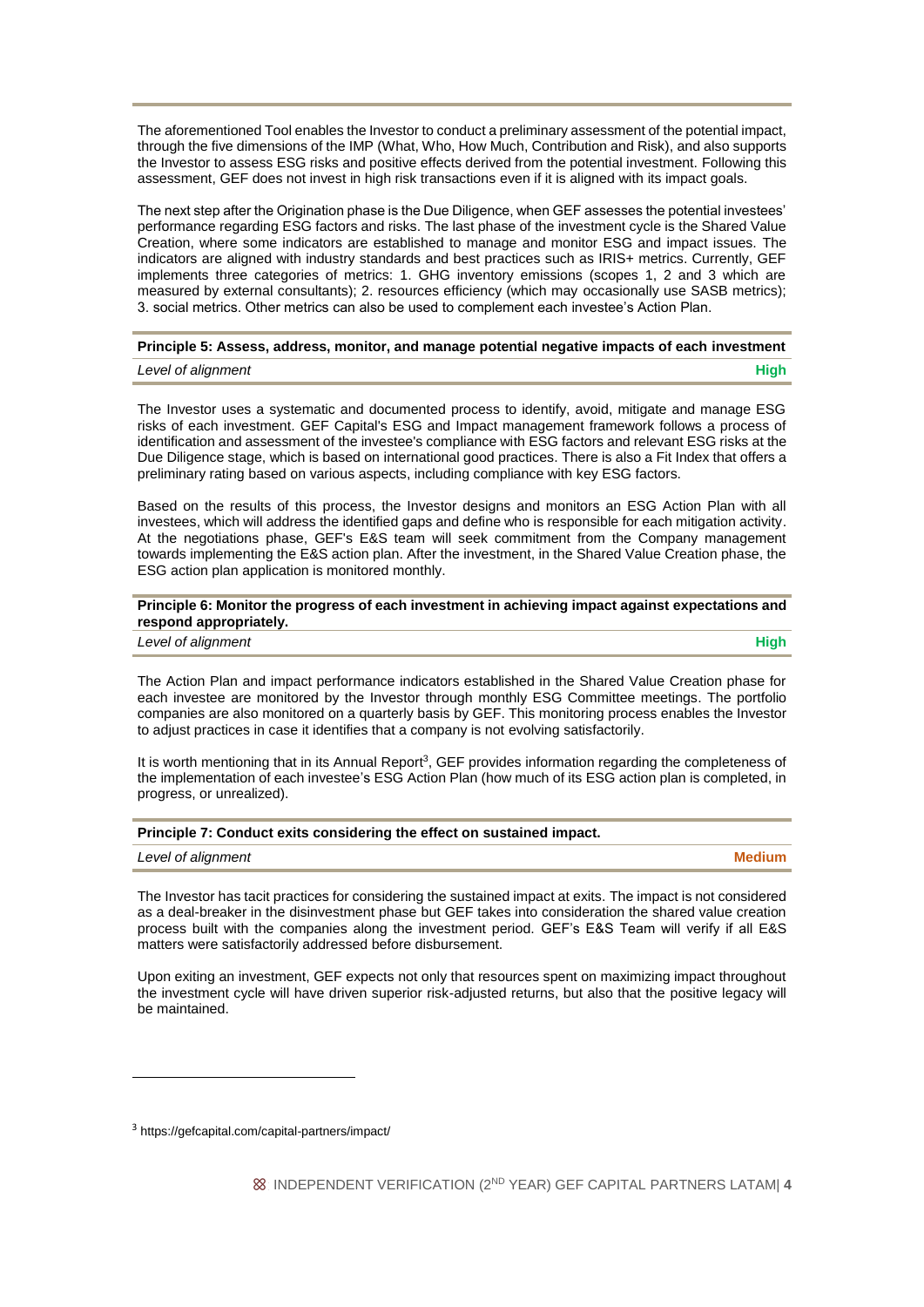In both its Annual Report 2020<sup>4</sup> and 2021<sup>5</sup>, GEF publicly disclosed key considerations on ESG and impact issues to all exits (one made in 2019, in an industry of health sector and logistics services, and the other in 2020, in a company of green and energy efficient construction).

#### **Principle 8: Review, document, and improve decisions and processes based on the achievement of impact and lessons learned.**

#### *Level of alignment* **High**

GEF does not provide an expected impact rating or impact targets to each company invested. Instead, the Investor monitors and reviews each company's actual performance through the Shared Value Creation phase. During this phase, GEF conducts monthly internal meetings and quarterly reports to its Global Investment Committee and its limited partners. The actual impact and ESG performance of both the Fund and of each invested company are publicly reported by GEF in its Annual Report. The Investor uses findings from impact performance revisions to update and improve its ESG and Impact management framework.

#### **Principle 9: Publicly disclose alignment with the Principles and provide regular independent verification of the alignment**

*Level of alignment* **High**

1

GEF was the first Brazil-based investor to adhere to the Impact Principles, in 2020. In line with Impact Principles' requirements, the Investor has been publicly disclosing, on an annual basis, a report on its alignment to the Impact Principles to accompany its Disclosure Statement. Since 2020, GEF has been engaging a third-party to provide an independent verification of its alignment to the Impact Principles. As part of the commitment to the Impact Principles, GEF has also been disclosing the summary of conclusions, as provided above.

<sup>4</sup> https://gefcapital.com/capital-partners/wp-content/uploads/2021/07/GEF\_Latam\_ImpactReport\_2020.pdf

<sup>5</sup> https://gefcapital.com/capital-partners/wp-content/uploads/2022/04/GEF-Latam-Impact-Report-2021.pdf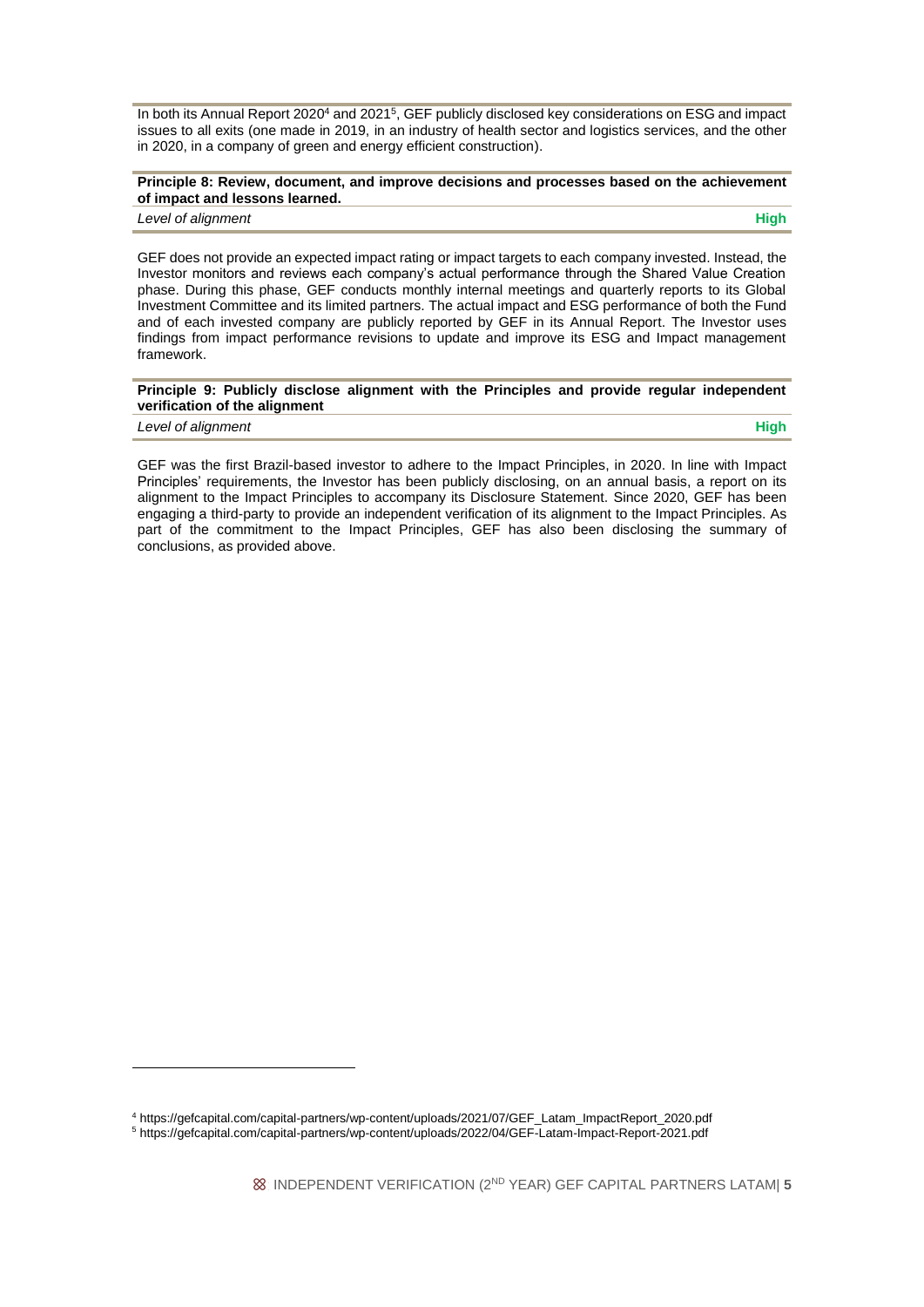# **Method**

## **About the verification requirements**

The Operating Principles for Impact Management state that: *"Signatory must provide regular independent verification of the alignment of its impact management systems with the Principles. The verification may also highlight aspects of the systems and processes where alignment may be enhanced. Independent verification may be conducted in different ways, for example, as part of a financial audit or through a portfolio/Investor performance evaluation.* 

*The verification may be performed by an external third party or by an internal unit of the Signatory. If the verification is performed by an internal unit, the Signatory must provide a description of the verification process and how it is separate from the operational units.* 

The frequency of the verification report may vary, depending upon the type of *organization. If it is not performance on an annual basis in conjunction with the annual disclosure report, then the Signatory must disclose the frequency of the independent verification and the underlying rationale.* 

*If the first verification report is not available when the first disclosure statement is submitted, then the Signatory must provide the date that it will be provided, how frequently it will be provided, and the name and qualifications of the independent verifier."*

## **Verification assessment procedures**

SITAWI's assessment is based on a proprietary methodology, aligned to the Operating Principles for Impact Management. SITAWI also considers Impact Management Project (IMP) and IRIS+ as relevant references. The assessment consists of the following stages:

- 1) Application of SITAWI's methodology for the verification of the Investor's performance level for each of the nine Impact Principles. The methodology developed divides each Principle into two or more Components and assesses the level of alignment of the Fund's impact management practices, tools, policies and responsibilities to each of these Components. Our opinion is based on desk research of publicly available information, interviews with staff and assessment of internal documents.
- 2) Alignment can be:
	- a. **Low**, when there are no practices in place that correspond to the demands of each Component;
	- b. **Medium**, when there are tacit practices in place that correspond to the requirements of a Component OR when the formal practices partially meet the requirements; and
	- c. **High**, when there are formal practices in place that meet the Component requirements.
- 3) The average of the Components level of alignment make up each Impact Principle's level of alignment. The final result is the average of the nine Impact Principle's level alignment that represents the level of alignment of the Investor.